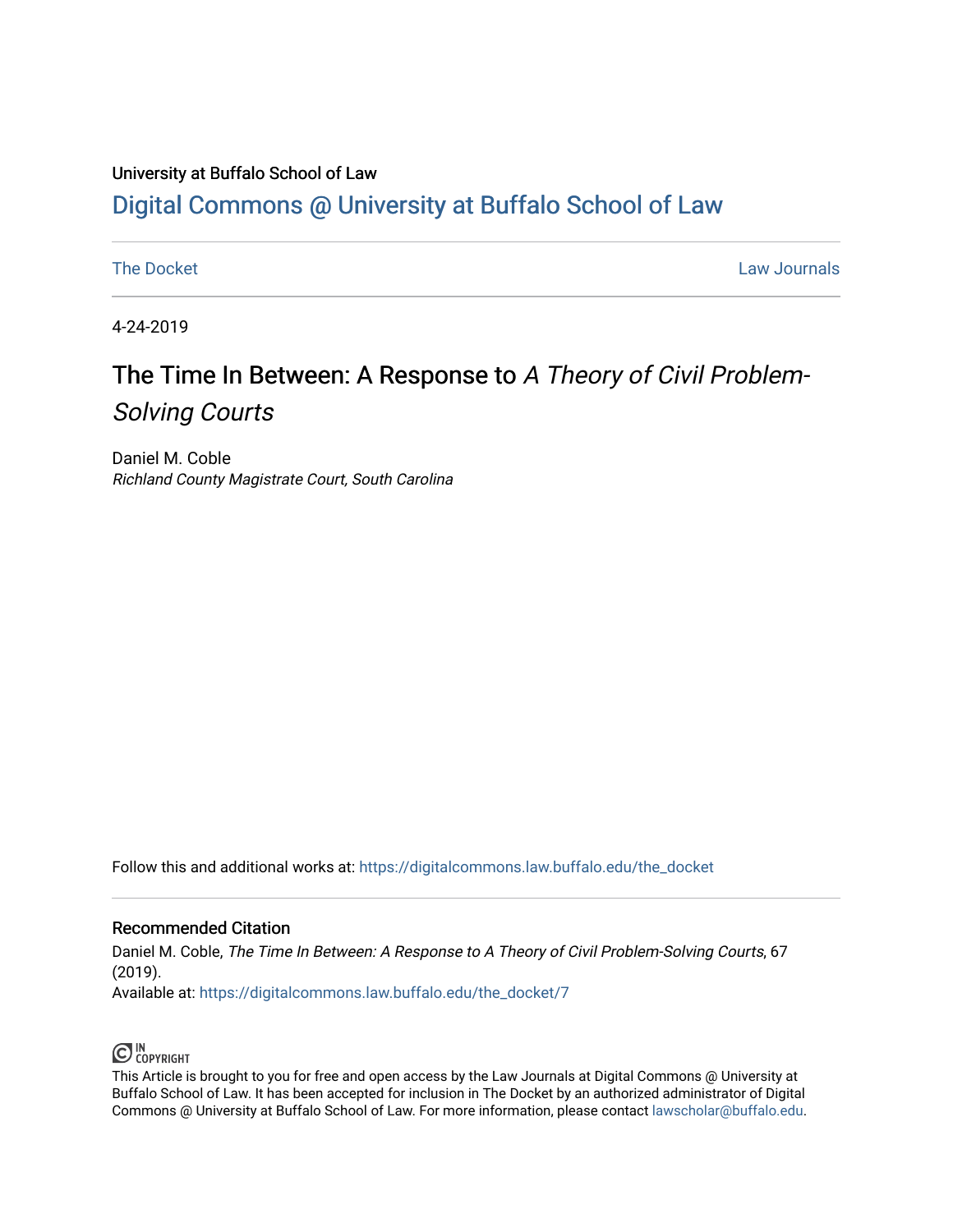# Buffalo Law Review

# *THE DOCKET*

| VOLUME <sub>67</sub> | APRIL 2019 | NUMBER 1 |
|----------------------|------------|----------|
|                      |            |          |

### **The Time In Between: A Response to**  *A Theory of Civil Problem-Solving Courts*

#### DANIEL M. COBLE†

#### ABSTRACT

As small claims courts grow in numbers and popularity, more issues are beginning to rise to the surface. These issues stem from a lack of understanding of the process, not following the court's procedural rules, and many others revolving around pro se litigants. As criminal courts begin to shift how they treat the underlying issues of defendants, so are the ideas for how to handle civil litigants. Most of the solutions proposed for solving civil courts' issues are admirable and likely to succeed. However, as a magistrate judge and former prosecutor who worked closely with South Carolina's first homeless court, I believe that we need to implement two solutions before the long-term plans can be realized: enforcing current contract law through the lens of pro se relaxation, and the application of homeless court principles.

#### I. INTRODUCTION

In a recent New York University Law Review article, Professor Jessica K. Steinberg wrote a compelling and much

<sup>†</sup> Daniel M. Coble is the associate chief magistrate judge for Richland County, South Carolina. Prior to his appointment as a magistrate judge, he worked as a state prosecutor and as the prosecutor in charge of the state's first homeless court. Special thanks to George Cauthen and many others for their work in establishing this court.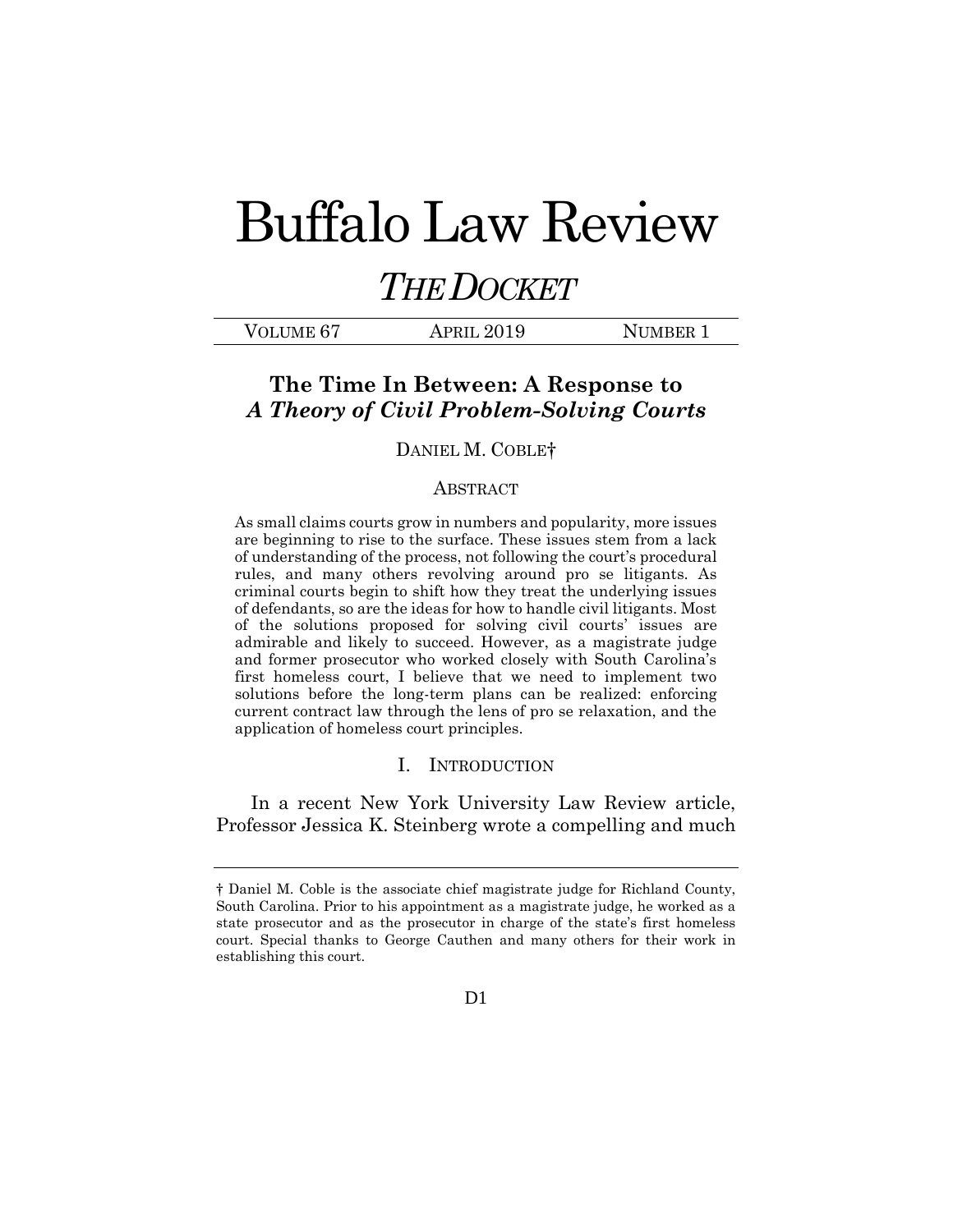needed proposal for addressing the significant issues found in small claims court.<sup>1</sup> Professor Steinberg makes a persuasive argument that small claims courts need to develop new methods to address disparities that arise from two commonly adjudicated case-types: rental housing and consumer debt.<sup>2</sup> Steinberg's article lays the foundation for why the courts need to develop these new methods by first explaining in a thorough and detailed discussion why there is an actual problem in small claims courts.<sup>3</sup> She then explains three structural changes that could be made to these courts to help alleviate the issues.<sup>4</sup> These structural changes are not created out of thin air, but rather, have evolved from alternative drug courts.<sup>5</sup> In her conclusion, Steinberg address several criticisms she foresees with her plan of change.<sup>6</sup> While I agree with her assessment of the situation, as well as the need for change, reality dictates that before a substantial and structural reform of these courts, judges and legal professionals should first look to a middle ground to begin the process of change. I propose two reforms for the time between the present and implementation: enforcing current contract law through the lens of pro se relaxation and the application of homeless court principles.

#### II. THE PERILS OF SMALL CLAIMS COURTS

Professor Steinberg correctly points out that courts are burdened with dealing with social problems that are not easily handled within the confines of our legal system.<sup>7</sup>

- 4*. Id.* at 1604–31.
- 5*. Id.* at 1582, 1585–91.
- 6*. See id.* at 1624–31.

7*. Id.* at 1591 ("However, much like the criminal courts, the civil courts also confront a number of entrenched social problems that conventional adjudication has proven powerless to address.").

<sup>1.</sup> Jessica K. Steinberg, *A Theory of Civil Problem-Solving Courts*, 93 N.Y.U. L. REV. 1579 (2018).

<sup>2</sup>*. Id.* at 1582.

<sup>3</sup>*. Id.* at 1591–1604.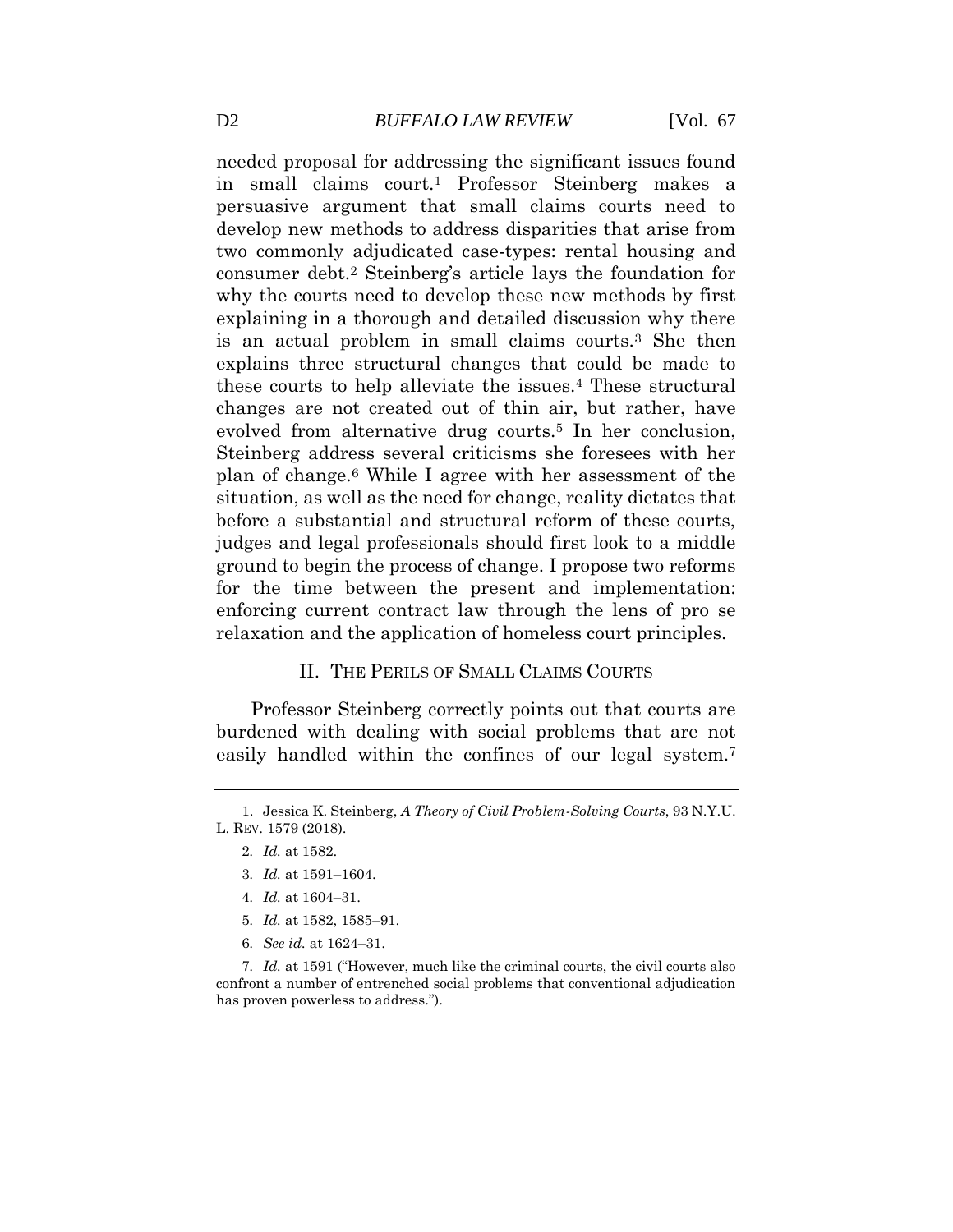Historically, it is the criminal side of the law that has seen the rapid rise of alternative courts.<sup>8</sup> However, as small claims courts continue to grow, more Americans are beginning to find their case called in this venue. Steinberg is precise in her assessment of the two most adjudicated cases in the civil court: rental agreements and consumer debt.<sup>9</sup>

#### A. *Landlord-Tenant Disputes*

It has long been the goal of the United States to provide adequate housing for its citizens.<sup>10</sup> However, as urban populations expand and major cities grow, the market has become tighter and more expensive.<sup>11</sup> No matter which town or city one looks to, landlord-tenant issues are sure to be lurking nearby.<sup>12</sup>

11*. US house prices are going to rise at twice the speed of inflation and pay: Reuters poll*, CNBC (updated Jun. 6, 2018, 11:43 AM), https://www.cnbc.com/ 2018/06/06/us-house-prices-are-going-to-rise-at-twice-the-speed-of-inflation-andpay-reuters-poll.html (reporting that approximately 80% of polled analysists agreed "the already tight supply of affordable homes in the United States will either stay the same or fall from here over the next 12 months.").

12*. See, e.g.*, Emily Badger & Guoctrung Bui, *In 83 Million Eviction Records, a Sweeping and Intimate New Look at Housing in America*, N.Y. TIMES: THEUPSHOT (Apr. 7, 2018), https://www.nytimes.com/interactive/2018/04/07 /upshot/millions-of-eviction-records-a-sweeping-new-look-at-housing-inamerica.html.

<sup>8.</sup> Office of Justice Programs, Nat'l. Inst. Justice, *Specialized Courts*, NAT'L INST. JUST. (modified May 30, 2018), https://www.nij.gov/topics/courts/pages /specialized-courts.aspx (reporting over 1,300 specialized courts to help criminal defendants as of June 2015).

<sup>9.</sup> Steinberg, *supra* note 1, at 1591; *see also* Colleen F. Shanahan & Anna E. Carpenter, *Simplified Courts Can't Solve Inequality*, 148 DAEDALUS 128, 129 n.10 (2018) (noting that housing disputes and consumer debt issues doubled in New York State).

<sup>10.</sup> 42 U.S.C. § 1441 (2012) ("The Congress declares that the general welfare and security of the Nation and the health and living standards of its people require housing production and related community development sufficient to remedy the serious housing shortage, the elimination of substandard and other inadequate housing through the clearance of slums and blighted areas, and the realization as soon as feasible of the goal of a decent home and a suitable living environment for every American family, thus contributing to the development and redevelopment of communities and to the advancement of the growth, wealth, and security of the Nation.").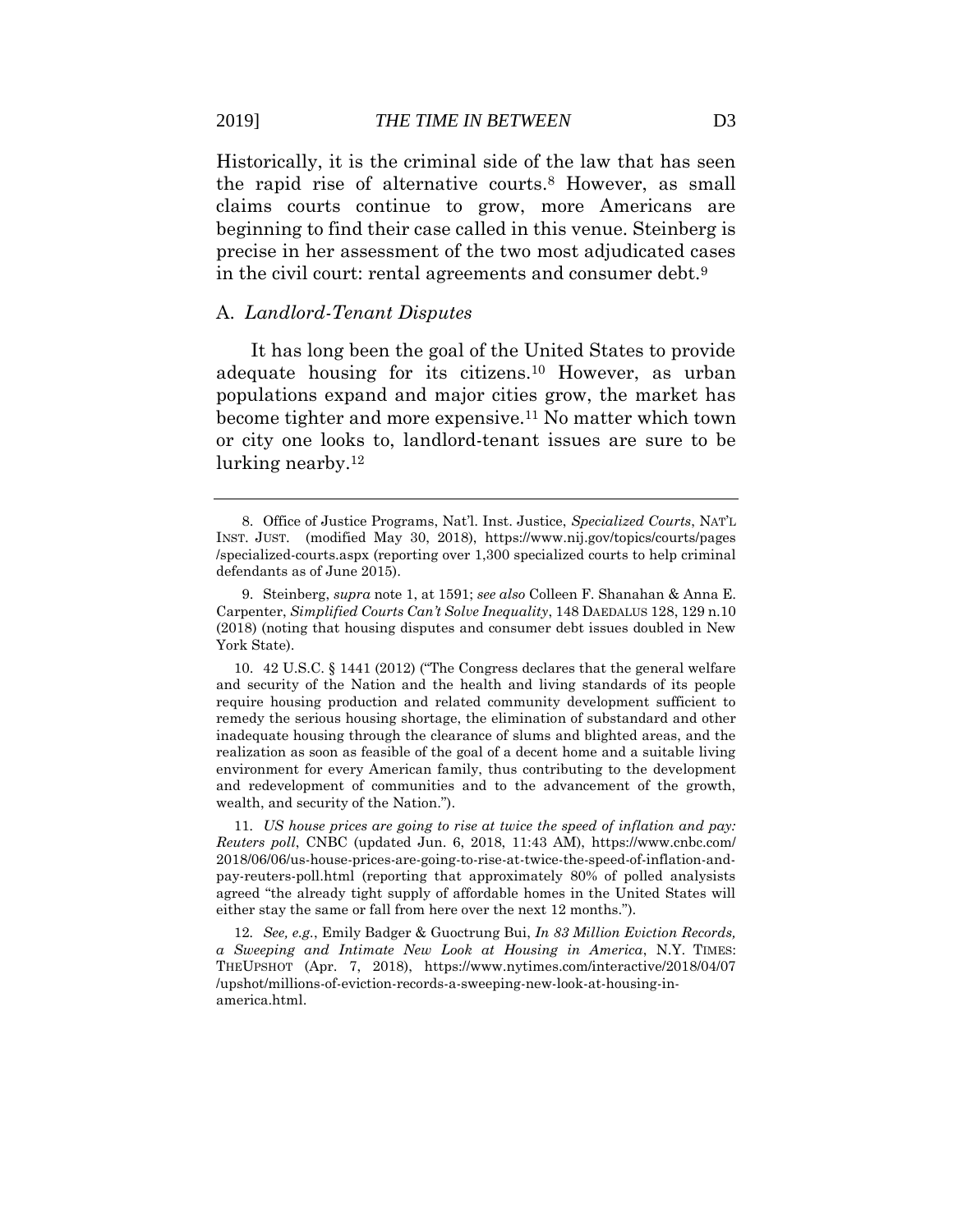#### B. *Consumer Debt*

The second legal issue that fills the dockets of local courts are debts that individuals accrue from a myriad of sources. Whether that be car loans, payday lending, or credit card debt that has been bought by a debt collector, consumers often find themselves in front of a judge explaining why they did not keep up with the payments or why they did not understand the exorbitant interest rates. While Steinberg addresses consumer debt and tenant disputes similarly, I believe that the consumer debt has the greater potential to effect everyday citizens and have a net drag on the economy.<sup>13</sup> Consumer debt is also shifting in how creditors come into contact with potential creditees. It is not uncommon for credit lenders to mail checks to individuals that allow them to immediately cash them in at their local banks. These mailed out checks often have lengthy contract paperwork attached explaining the interest rates and the terms that come with accepting the loan.<sup>14</sup> It must also be noted though that payday lenders are necessary at times, and effective when providing a direct source of funding on a short term basis that would otherwise not be available.

#### C. *Structural Failings*

With these two subjects in mind, Steinberg explains why our court system has structural failings when it comes to civil adjudication. Her first point would be hard for any judge or judicial appointee to disagree with: a lack of attorneys representing parties. In both consumer debt and landlord

<sup>13.</sup> Steinberg, *supra* note 1, at 1594 ("The rate of debt collection litigation is subject to rapid growth in times of economic volatility.").

<sup>14.</sup> [Tyler](https://austincountynewsonline.com/godfather-of-payday-lending-stripped-of-64-million-sentenced-to-14-years/) Durden, *"Godfather of Of Payday Lending" Stripped Of \$64 Million, Sentenced To 14 Years*, ZEROHEDGE (July 10, 2018, 4:55 P.M.) https://www.zerohedge.com/news/2018-07-10/godfather-payday-lending-stripped -64-million-sentenced-14-years ("Hallinan's case calls into question the legality of business tactics engaged in by predatory lenders across the country—such as Mariner Finance, a subsidiary of former Treasury Secretary Tim Geithner's private equity firm Warburg Pincus.").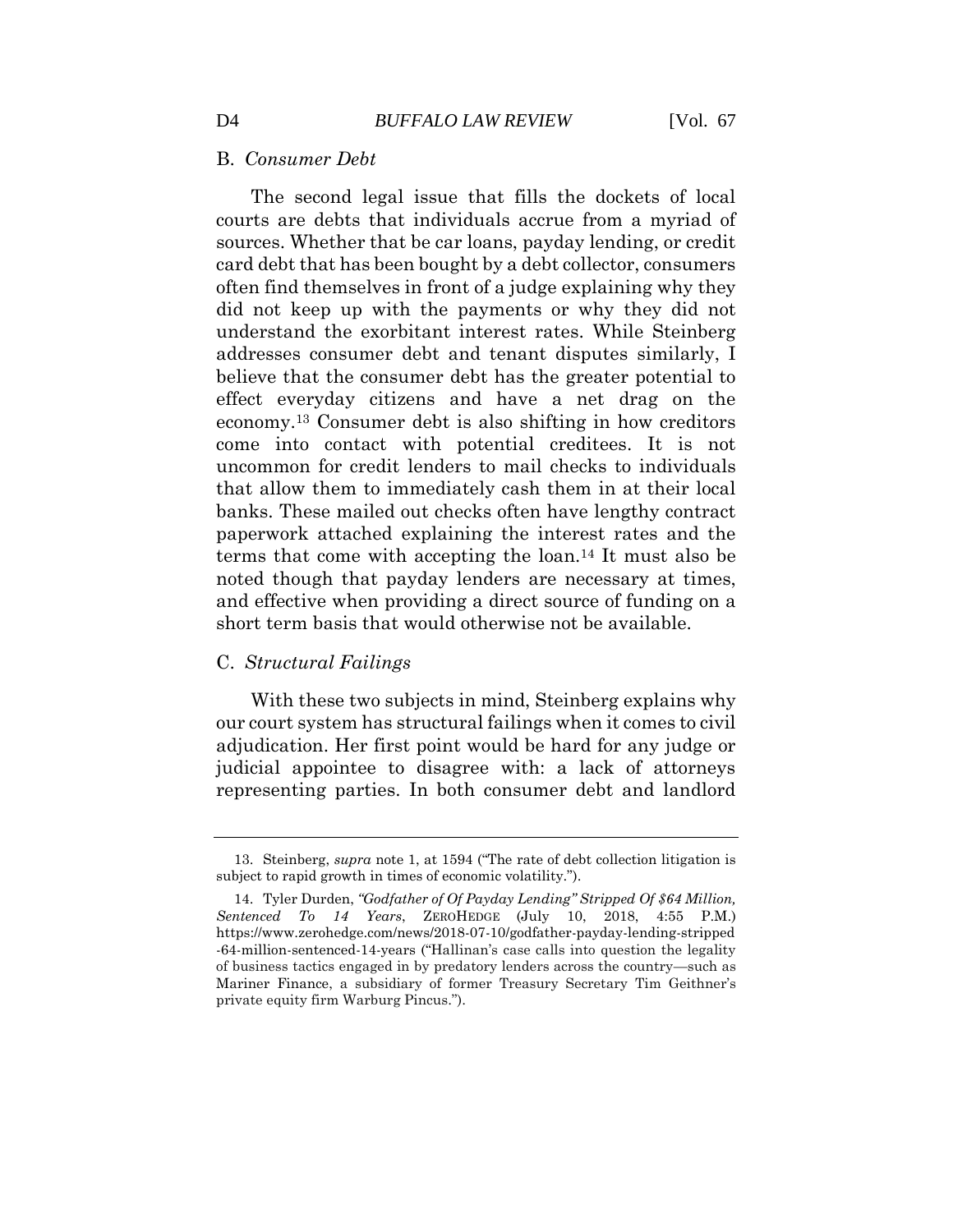tenant cases, it is rare that the party who is subject to either the debt or eviction is represented by legal counsel.<sup>15</sup> Without counsel, it is difficult for pro se litigants to not only prepare for their court case, but also to even understand how the judicial process works. At the outset, this leads to several negative outcomes for unrepresented parties—but one in particular: default. By not understanding the rules of civil procedure, it is not uncommon for parties to fail to respond to claims within the proscribed amount of days to avoid default.<sup>16</sup>

Steinberg's next two structural failings of small claims court, large dockets, and "capture" by corporate interests, seem to be more of a symptom rather than a cause. While her article does make a compelling case that high-volume dockets and corporate interests have a negative effect on these court systems, I believe that small claims courts' primary purpose are for these very reasons. By having courts that can effectively and efficiently handle a large number of cases, defendants and plaintiffs alike are allowed to present their case and have their day in court. However, when parties are not represented by counsel and effectively not afforded a day in court, these symptoms rear their ugly head and present the problems that Steinberg so clearly articulates.

#### III. FIXING SMALL CLAIMS COURT NOW

Based on her experience with drug courts, and in particular the Housing Conditions Court, Steinberg explains in depth and detail several methods to create an alternative

<sup>15.</sup> Steinberg, *supra* note 1, at 1596 ("In rental housing and consumer debt cases, low rates of attorney representation are particularly problematic for two reasons. First, representation rates for tenants and consumers are among the lowest of all groups in the civil justice system.").

<sup>16</sup>*. See* Fed. R. Civ. P. 12(a)(1)(A)–(B) (establishing the timeframes in which a federal civil Defendant must serve an answer to a complaint, counterclaim, or crossclaim.).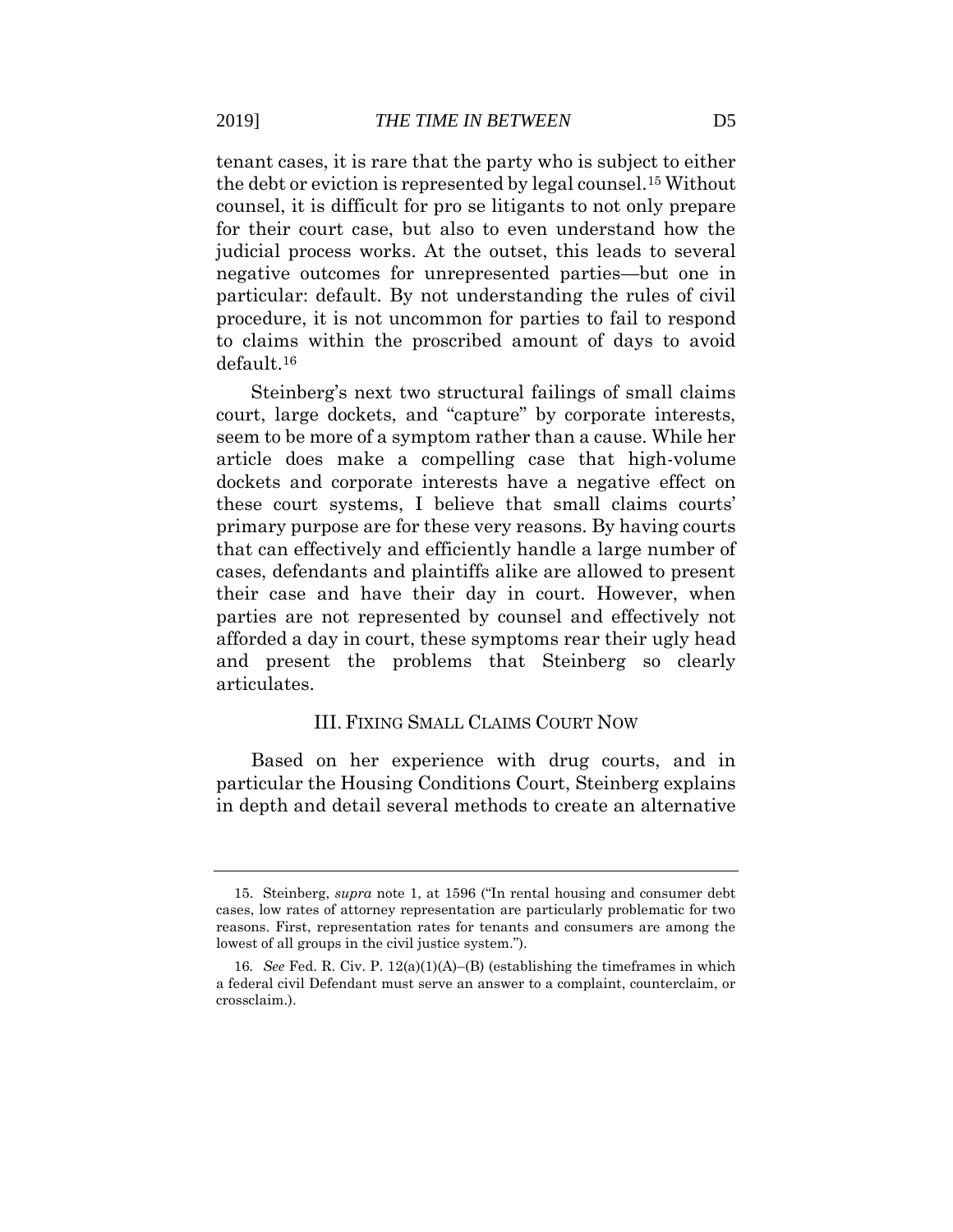court for civil adjudication.<sup>17</sup>

The framework that Steinberg proposes for fixing these structural problems are admirable and will hopefully be implemented in the future. However, judicial systems take time to develop and these processes can span years if not decades. So what do we do in the meantime? It is with that understanding in mind that I propose two methods to fill the void. First, enforcing current contract law through the lens of pro se relaxation. This method gives judges the power to ensure that pro se litigants (whether plaintiff or defendant) have their day in court. Second, implement the principles found in homeless courts. The substance of these principles are the same as most drug courts and other alternative courts, however, their procedure sets them apart from other alternative courts, and allows for easier and quicker implementation with a smaller financial footprint.

#### A. *Pro Se Relaxation*

All cases that arrive in small claims court still have the same legal requirements as other cases: contract law, tort law, landlord tenant, etc. A plaintiff seeking to enforce a contract for a debt owed still must prove the elements of a contract. This includes proving that an actual contract exists, offer and acceptance, competency, writing, and more. How does this help pro se litigants? Take the example of the unsolicited checks mailed to consumers. Assume Company Y mails a check made payable to John Roberts for \$5,000. The back of the check clearly states that the act of cashing in the check is acceptance of the terms of the contract and binds the person to those terms. Assume the terms are contained on a separate page. Well it is clear that John Roberts has accepted and entered into a contract by cashing the check. It would be hard for him to argue that he did not read the back of the check which contained the terms. However, what about the accompanying paperwork? Assume that the paperwork went

<sup>17.</sup> Steinberg, *supra* note 1, at 1605.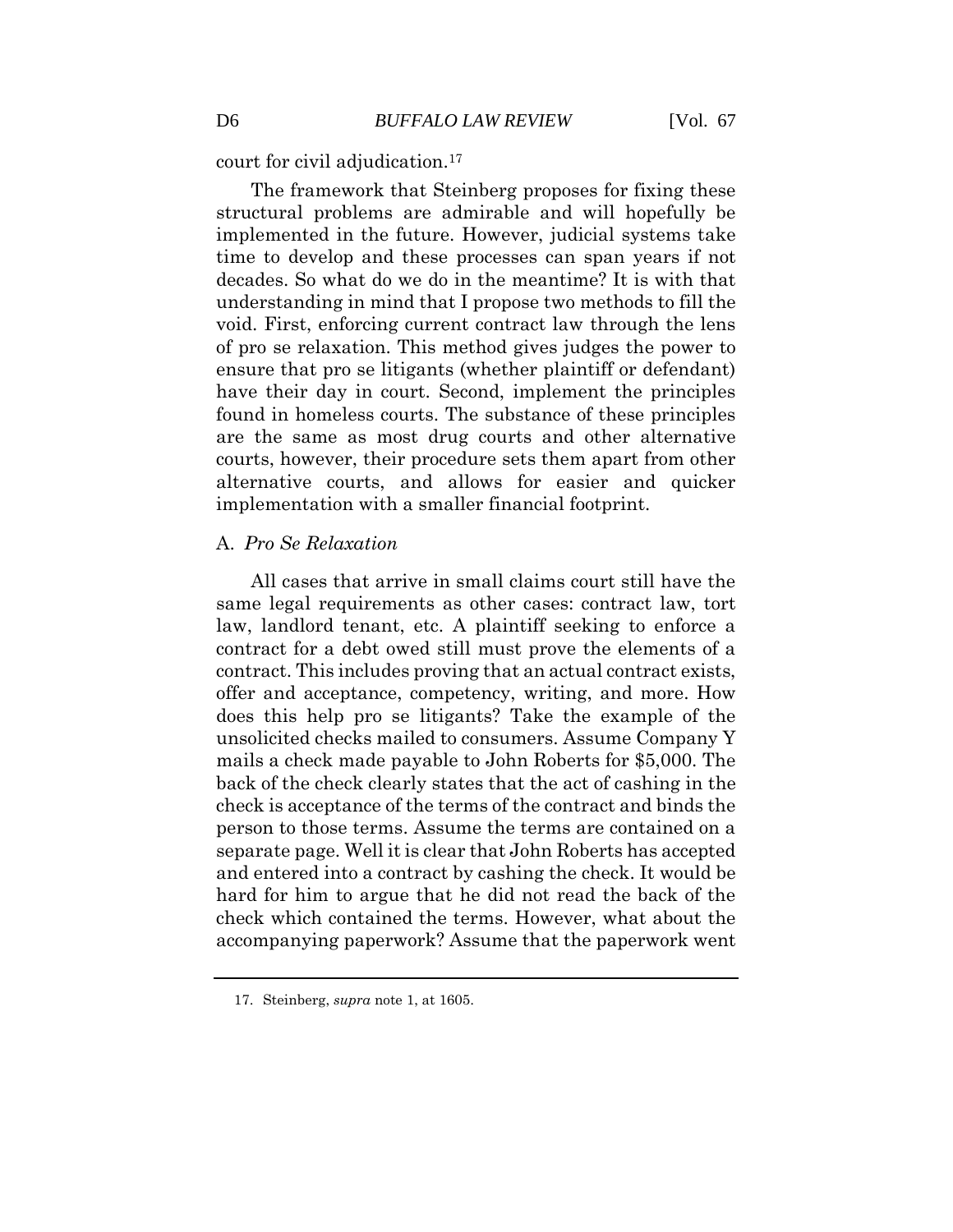into more details, such as the interest rate of 50%, as well as mandatory arbitration. When plaintiff appears at the civil case attempting to collect not only the original \$5,000, but also the interest accrued, how does the plaintiff prove that the defendant was aware of the terms on the following pages—especially if plaintiff does not have signed copies of those pages? Further, if those terms are considered to be severed from the contract now, then does the defendant still owe the 50% interest rate that has accrued?

While this hypothetical presents arguments that an attorney (or an eager 3L) would make, does one really expect a pro se litigant to spot these issues, much less understand them? That is why it is important that a "relaxation of the rules" standard apply. Whether this is judicially or statutorily created, relaxing of the rules in small claims court gives power to the judge. This rule not only allows the judge to sua sponte raise issues that otherwise might not be brought up, it gives the judge the freedom to raise them without the fear or trepidation of having a higher court issue an unflattering opinion demanding the judge to stay in his or her lane. Several jurisdictions currently apply a relaxation of the rules of evidence in small claims court.<sup>18</sup> The purpose of doing so allows for a more efficient and fair trial process.

Why shouldn't we extend the relaxation to certain rules of civil procedure for small claims court? There are actually several good reasons to be wary of relaxing the rules of civil

<sup>18</sup>*. See* N.J. R. EVID. 101, available at https://www.njcourts.gov /attorneys/assets/evidence/evidence1.pdf?c=MyT ("These rules of evidence shall apply in all proceedings, civil or criminal, conducted by or under the supervision of a court. Except as provided by paragraph  $(a)(1)$  of this rule, these rules may be relaxed in the following instances to admit relevant and trustworthy evidence in the interest of justice: (A) actions within the cognizance of the Small Claims Section of the Special Civil Part of the Superior Court, Law Division, and the Small Claims Division of the Tax Court whether or not the action was instituted in a Small Claims Section or Division."); S.C. R. MAG. CT. 13(a) available at https://www.sccourts.org/courtReg/displayRule.cfm?ruleID=13.0&subRuleID=& ruleType=MAG ("Trials should be conducted in an informal manner and the South Carolina Rules of Evidence shall apply but shall be relaxed in the interest of justice.  $\ldots$ ").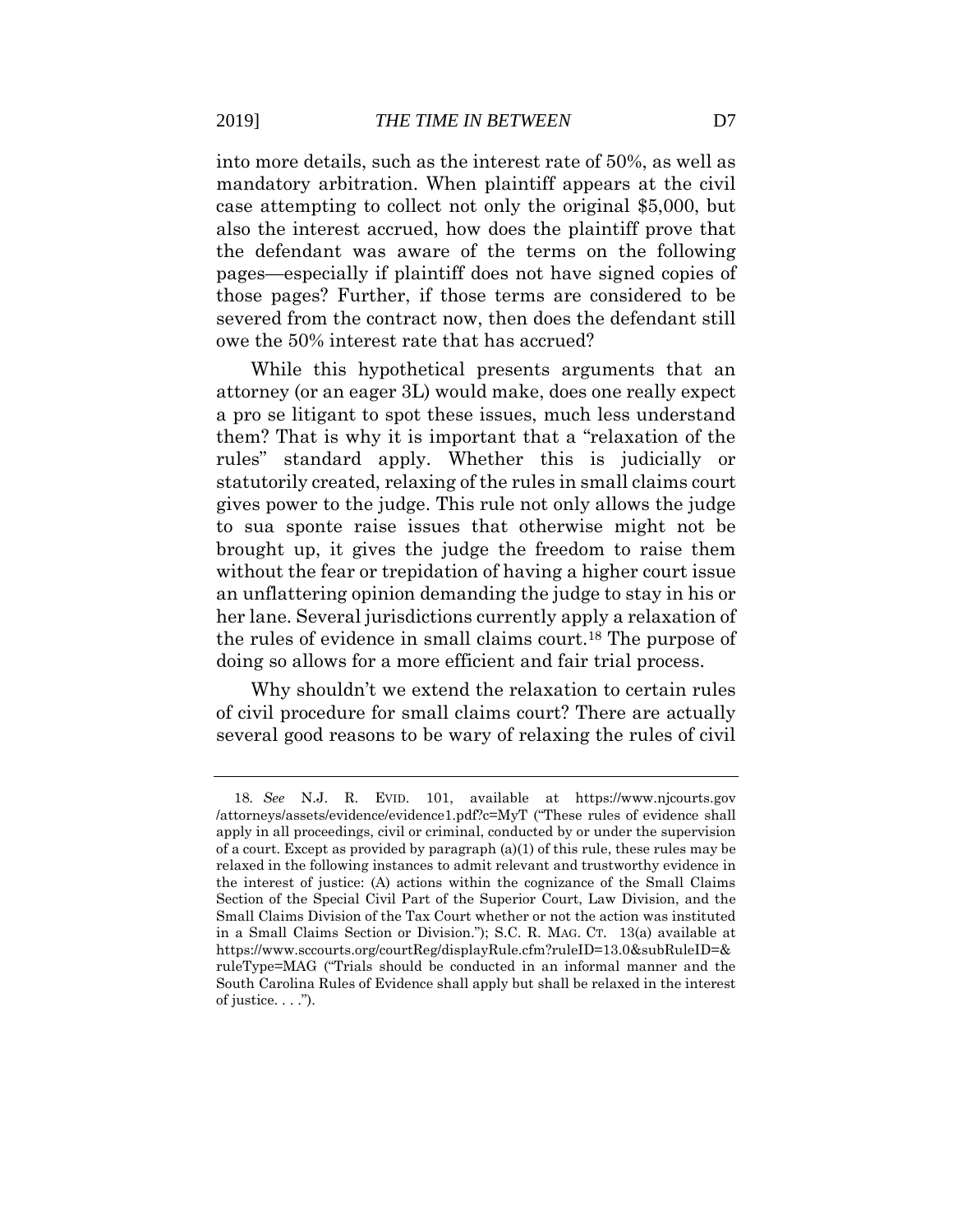procedure, especially if taken too far. Rules are a core part of our judicial system so that parties can know what to expect. If some of the rules are applied unevenly then not only do parties suffer from a lack of due process, but our system suffers from a lack of predictability. Courts can become extremely inefficient and even worse, lose litigants' trust, if litigants believe that the system will treat them differently based on which judge is hearing the case and the discretion that particular judge uses when relaxing the rules.

However, while these concerns should be taken seriously and with utmost caution in application, I still believe that it would be a benefit to all parties involved because it would actually add more predictability. If a plaintiff consumer credit business knows that a litigant is pro se, then it is more likely that the litigant will not be aware of the rules of court and thus not raise legal issues that are relevant to the case. However, if a plaintiff creditor knows that the litigant is represented by a competent attorney, then they will at least expect that the rules of court will be properly followed. By having a judge enforce the rules on behalf of a pro se litigant (to a limited extent), then the plaintiff creditor can always expect the same outcome: the rules will likely be followed.

#### B. *Homeless Court Principles*

The second reform that could be implemented before Steinberg's framework is complete is creating a homelesscourt system within the jurisdiction at the county or city level. Homeless court is an alternative court that was created in the 1980s in San Diego, California.<sup>19</sup> What makes this type of court unique from other alternative courts is the process by which it works. A typical alternative court usually involves a defendant being charged with a crime, enrolling in the court, completing several goals to address his or her underlying issues, and ultimately having the underlying

<sup>19.</sup> SAN DIEGO HOMELESS COURT PROGRAM, https://www.homelesscourtprogram.org/ (last visited April 15, 2019).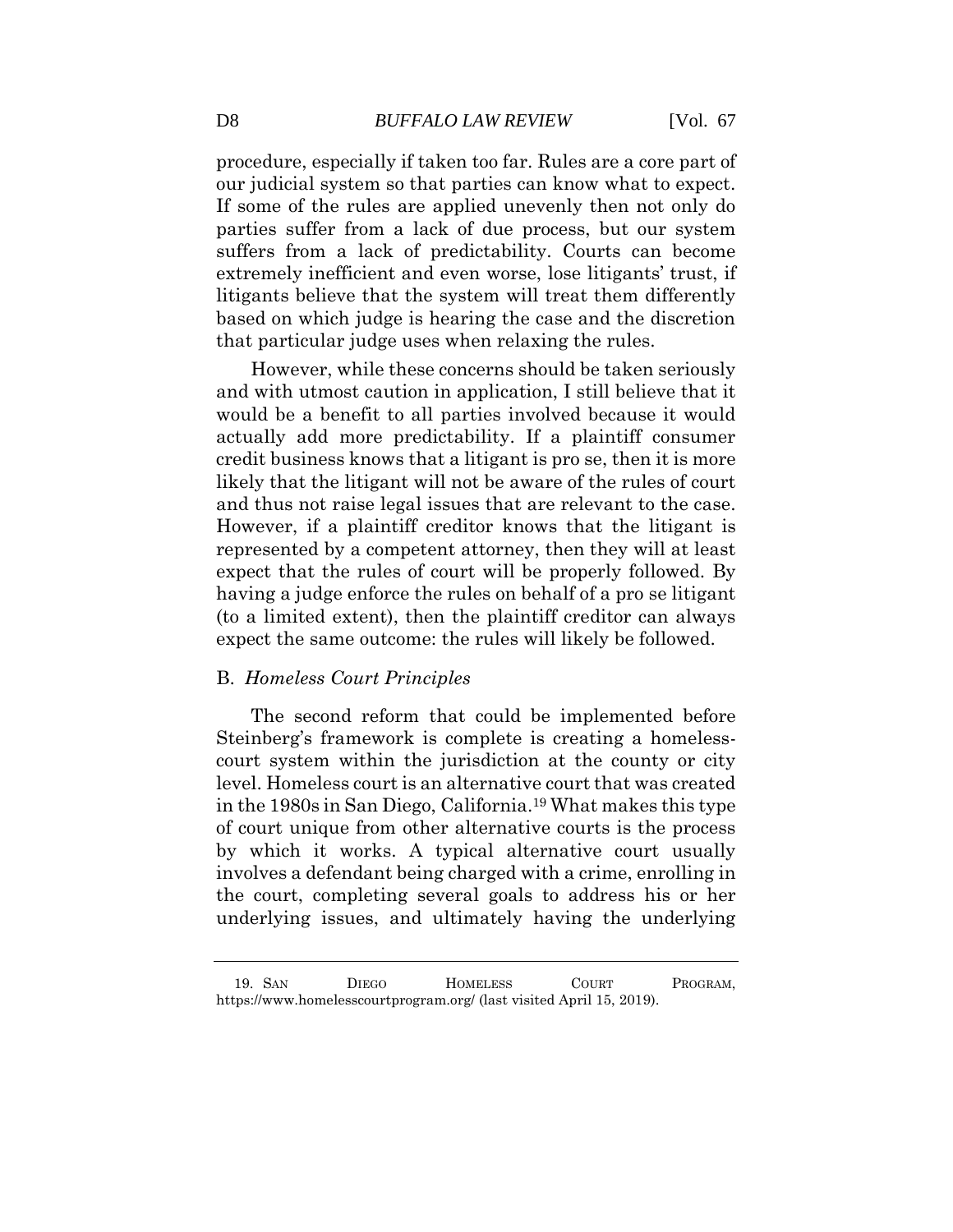charge dismissed or reduced.<sup>20</sup> These type of alternative courts do an excellent job of addressing and solving the underlying issue that is causing the defendant to commit some crime. However, these courts take time and resources to implement. A drug court often requires a defendant, prosecutor, defense attorney, judge, probation officers, and many organizations to come together over a lengthy period of time to ensure that the defendant is completing his or her assigned requirements. While this is absolutely a positive goal, it also requires time and resources to come together. Establishing alternative courts can take long periods of time to ensure that all parties are in agreement that they will participate and also to ensure that there is an available source of funds for the court.<sup>21</sup>

The homeless court process is essentially the inverse of a drug court. Defendants, who have accrued old tickets or warrants while they were homeless, wish to have those old fines, fees, or warrants cleared out.<sup>22</sup> Defendants must first get involved with an approved homeless service provider. They must prove to that provider that they have transitioned or are transitioning out of a homeless lifestyle. This can be shown by attendance of Alcoholic Anonymous meetings,

transitional care program.").

<sup>20</sup>*. See, e.g.*, Steven R. Binder, *The Homeless Court Program: Taking the Court to the Streets*, 65 FED. PROB. J. 14, 15 (2001).

<sup>21</sup>*. See id.* at 15–16.

<sup>22</sup>*. See generally* Coal. for the Homeless, *Homeless Court Details*, HOMELESSHOUSTON.ORG (last visited Apr. 19, 2019), http://www.homelesshouston.org/homeless-court/homeless-court-details/ ("With alternative sentencing, [Homeless Court] gives 'credit for time served' for the participant's accomplishments in shelter activities. These activities include: life skills; chemical dependency or [Alcoholics Anonymous/Narcotics Anonymous] meetings; computer and literacy classes; training or searching for employment; medical care (physical and mental); counseling; and volunteer work. These activities replace the traditional court sentence options of fines, public service work, or custody."); Claudia Lopez, Nat'l Ctr. for State Courts, *Homeless Courts*, NCSC.ORG (last visited Apr. 19, 2019), https://www.ncsc.org/sitecore /content/microsites/trends/home/Monthly-Trends-Articles/2017/Homeless-Courts.aspx#1 ("The sentence normally imposed to satisfy outstanding fines, fees, and warrants includes community service and participation in an approved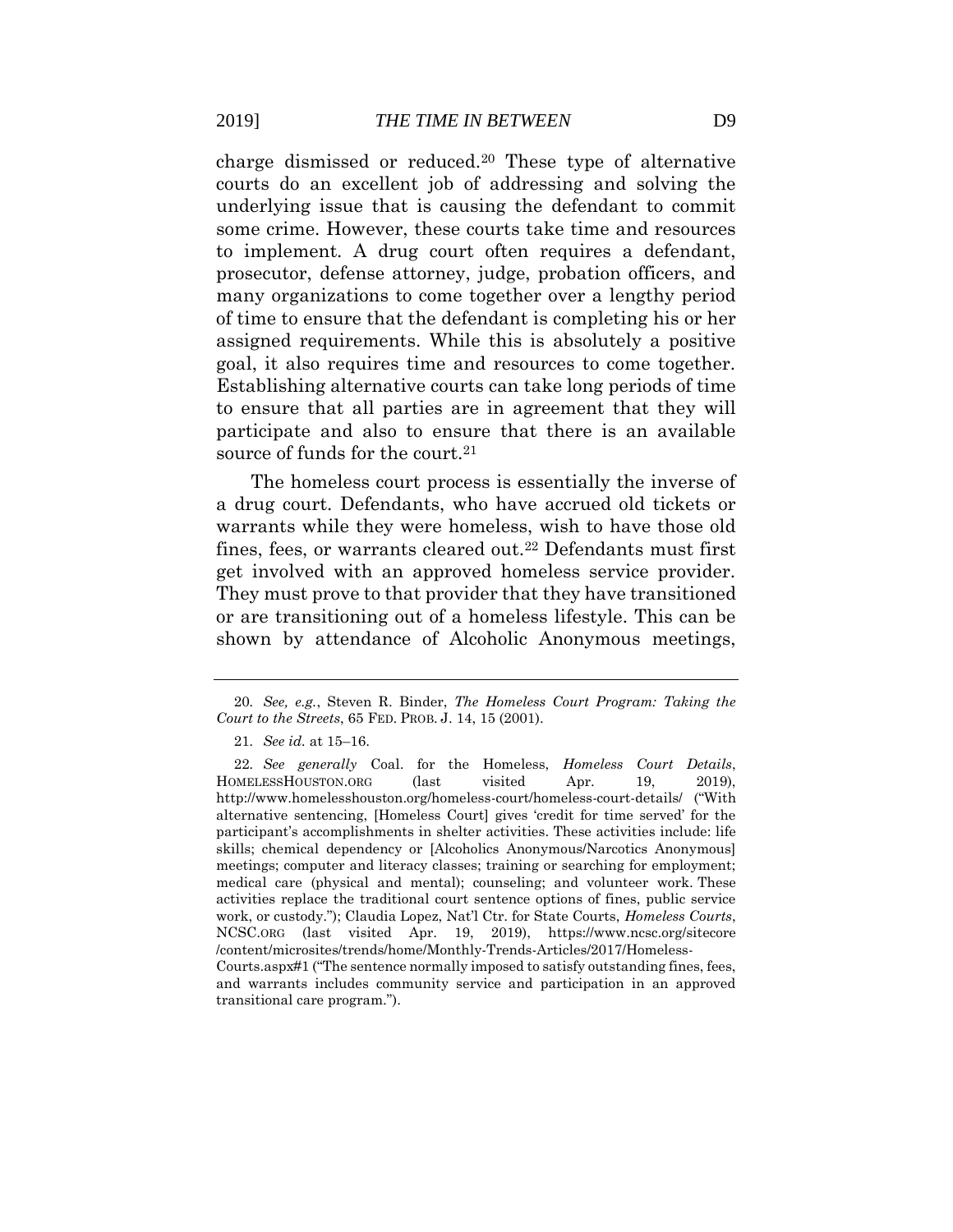community service, job training, employment or many other methods. The service provider then recommends a defendant to the court for either approval or rejection. If the court approves, then the defendant usually has his old fines, fees, or warrants cleared.

Homeless court principles would work better as a placeholder until a drug court framework could be established for two reasons. First, the application of these principles have minimal costs. The defendant has to do the leg-work before approval, and this work is usually done in concert with an already-established service provider. Secondly, this method of inverse procedure reduces the risk of public backlash. Alternative courts are built, among other things, on trust. The prosecutor must trust that the people who use alternative courts are in need of addressing underlying issues and not taking advantage of an opportunity. Defense attorneys and public defenders must trust that their clients will be afforded an opportunity to better themselves and receive a deserved award upon completion. The trust that goes into these courts gives elected and public officials the authority to fund and operate the courts. By having the availability of homeless court procedures, elected and public officials lessen the exposure to risk of public backlash. The defendant has already completed what is required of them and has begun or completed their transition back into society. All the court has to do is confirm the defendant's status or completion with the service provider and give the defendant credit for his or her work.

Obviously, consumer credit companies are not in the business of the public good, but like any capitalistic enterprise, they have to comport with basic economics. So how do courts motivate private companies who are plaintiffs in civil settings to follow principles set out above? A simple method involves requiring more mediation of cases. Courts could initially apply the first method described in this response: relaxation of the rules. This would take a fair and